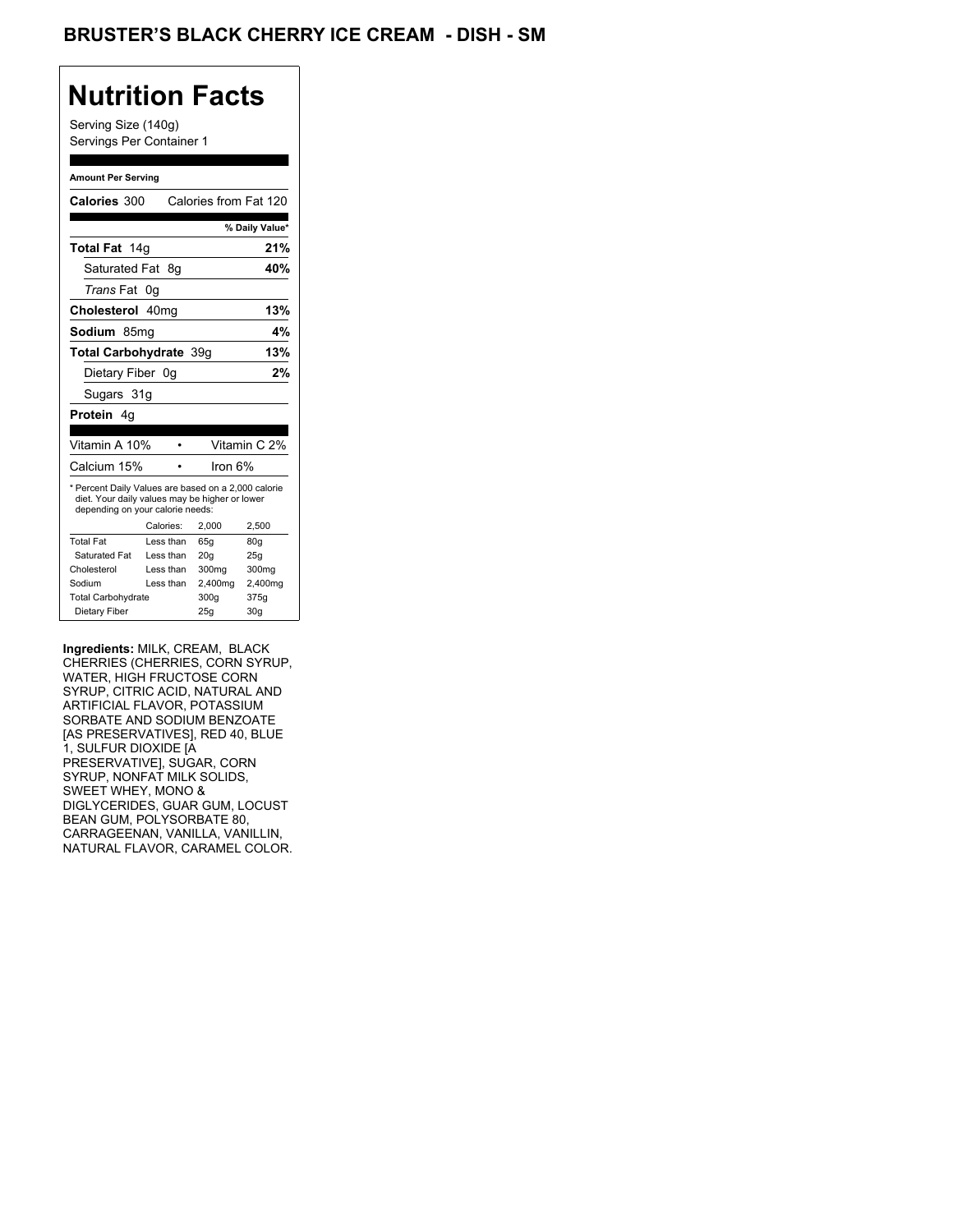## BRUSTER'S BLACK CHERRY ICE CREAM - DISH - REG

## Nutrition Facts

Serving Size (210g) Servings Per Container 1

#### Amount Per Serving

| Calories 440                                                                                                                              |                  | Calories from Fat 190 |                 |
|-------------------------------------------------------------------------------------------------------------------------------------------|------------------|-----------------------|-----------------|
|                                                                                                                                           |                  |                       |                 |
|                                                                                                                                           |                  |                       | % Daily Value*  |
| Total Fat 21g                                                                                                                             |                  |                       | 32%             |
| Saturated Fat 12g                                                                                                                         |                  |                       | 60%             |
| Trans Fat                                                                                                                                 | 0g               |                       |                 |
| Cholesterol                                                                                                                               | 60 <sub>mq</sub> |                       | 20%             |
| Sodium 125mg                                                                                                                              |                  |                       | 5%              |
| Total Carbohydrate 59g                                                                                                                    |                  |                       | 20%             |
| Dietary Fiber <1g                                                                                                                         |                  |                       | 3%              |
| Sugars 47g                                                                                                                                |                  |                       |                 |
| Protein 5q                                                                                                                                |                  |                       |                 |
|                                                                                                                                           |                  |                       |                 |
| Vitamin A 15%                                                                                                                             |                  |                       | Vitamin C 4%    |
| Calcium 20%                                                                                                                               |                  | Iron $10%$            |                 |
| * Percent Daily Values are based on a 2,000 calorie<br>diet. Your daily values may be higher or lower<br>depending on your calorie needs: |                  |                       |                 |
|                                                                                                                                           | Calories:        | 2.000                 | 2,500           |
| <b>Total Fat</b>                                                                                                                          | Less than        | 65q                   | 80 <sub>g</sub> |
| Saturated Fat                                                                                                                             | Less than        | 20 <sub>g</sub>       | 25g             |
| Cholesterol                                                                                                                               | Less than        | 300mg                 | 300mg           |
| Sodium                                                                                                                                    | Less than        | 2,400mg               | 2,400mg         |
| <b>Total Carbohydrate</b>                                                                                                                 |                  | 300g                  | 375g            |
|                                                                                                                                           |                  |                       |                 |

Ingredients: MILK, CREAM, BLACK CHERRIES (CHERRIES, CORN SYRUP, WATER, HIGH FRUCTOSE CORN SYRUP, CITRIC ACID, NATURAL AND ARTIFICIAL FLAVOR, POTASSIUM SORBATE AND SODIUM BENZOATE [AS PRESERVATIVES], RED 40, BLUE 1, SULFUR DIOXIDE [A PRESERVATIVE], SUGAR, CORN SYRUP, NONFAT MILK SOLIDS, SWEET WHEY, MONO & DIGLYCERIDES, GUAR GUM, LOCUST BEAN GUM, POLYSORBATE 80, CARRAGEENAN, VANILLA, VANILLIN, NATURAL FLAVOR, CARAMEL COLOR.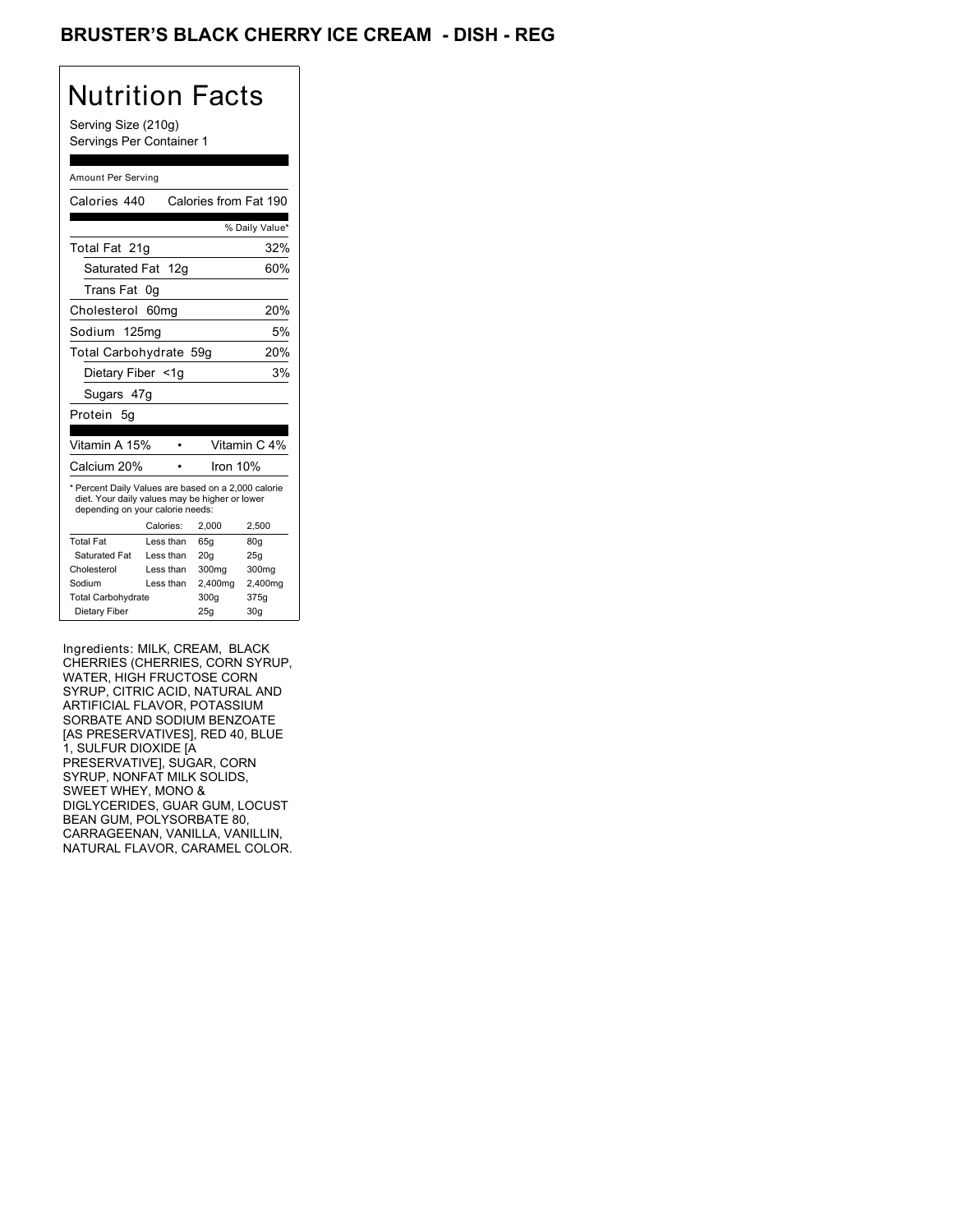## BRUSTER'S BLACK CHERRY ICE CREAM - DISH - LG

# Nutrition Facts

Serving Size (280g) Servings Per Container 1

#### Amount Per Serving

| Calories 590                                                                                                                              |                  | Calories from Fat 250 |                 |
|-------------------------------------------------------------------------------------------------------------------------------------------|------------------|-----------------------|-----------------|
|                                                                                                                                           |                  |                       | % Daily Value*  |
| Total Fat 28g                                                                                                                             |                  |                       | 42%             |
| Saturated Fat 16g                                                                                                                         |                  |                       | 80%             |
| Trans Fat                                                                                                                                 | 0g               |                       |                 |
| Cholesterol                                                                                                                               | 80 <sub>mq</sub> |                       | 27%             |
| Sodium 170mg                                                                                                                              |                  |                       | 7%              |
| Total Carbohydrate 79q                                                                                                                    |                  |                       | 26%             |
| Dietary Fiber <1g                                                                                                                         |                  |                       | 4%              |
| Sugars 63g                                                                                                                                |                  |                       |                 |
| Protein 7g                                                                                                                                |                  |                       |                 |
|                                                                                                                                           |                  |                       |                 |
| Vitamin A 20%                                                                                                                             |                  |                       | Vitamin C 4%    |
| Calcium 25%                                                                                                                               |                  | Iron 15%              |                 |
| * Percent Daily Values are based on a 2,000 calorie<br>diet. Your daily values may be higher or lower<br>depending on your calorie needs: |                  |                       |                 |
|                                                                                                                                           | Calories:        | 2,000                 | 2,500           |
| <b>Total Fat</b>                                                                                                                          | Less than        | 65q                   | 80g             |
| Saturated Fat                                                                                                                             | Less than        | 20q                   | 25q             |
| Cholesterol                                                                                                                               | Less than        | 300mg                 | 300mg           |
| Sodium                                                                                                                                    | Less than        | 2,400mg               | 2,400mg         |
| <b>Total Carbohydrate</b>                                                                                                                 |                  | 300g                  | 375g            |
| Dietary Fiber                                                                                                                             |                  | 25g                   | 30 <sub>g</sub> |

Ingredients: MILK, CREAM, BLACK CHERRIES (CHERRIES, CORN SYRUP, WATER, HIGH FRUCTOSE CORN SYRUP, CITRIC ACID, NATURAL AND ARTIFICIAL FLAVOR, POTASSIUM SORBATE AND SODIUM BENZOATE [AS PRESERVATIVES], RED 40, BLUE 1, SULFUR DIOXIDE [A PRESERVATIVE], SUGAR, CORN SYRUP, NONFAT MILK SOLIDS, SWEET WHEY, MONO & DIGLYCERIDES, GUAR GUM, LOCUST BEAN GUM, POLYSORBATE 80, CARRAGEENAN, VANILLA, VANILLIN, NATURAL FLAVOR, CARAMEL COLOR.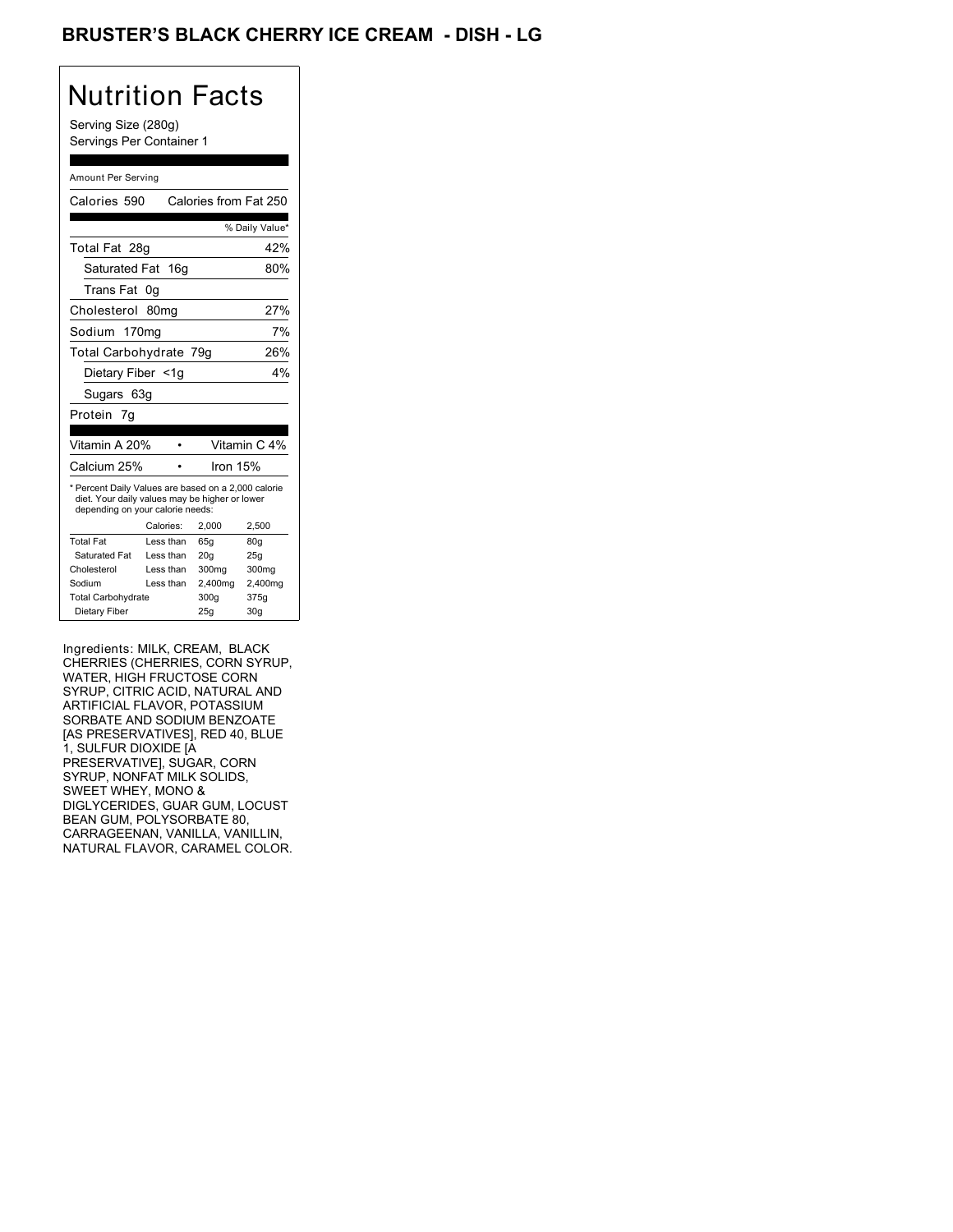## BRUSTER'S BLACK CHERRY ICE CREAM - SUGAR CONE - SM

# Nutrition Facts

Serving Size (153g) Servings Per Container 1

### Amount Per Serving

| Calories 350           | Calories from Fat 130                               |
|------------------------|-----------------------------------------------------|
|                        | % Daily Value*                                      |
| Total Fat 14g          | 22%                                                 |
| Saturated Fat 8g       | 40%                                                 |
| Trans Fat 0q           |                                                     |
| Cholesterol 40mg       | 13%                                                 |
| Sodium 105mg           | 4%                                                  |
| Total Carbohydrate 51g | 17%                                                 |
| Dietary Fiber 0g       | 2%                                                  |
| Sugars 34g             |                                                     |
| Protein 4q             |                                                     |
| Vitamin A 10%          | Vitamin C 2%                                        |
| Calcium 15%            | Iron $8\%$                                          |
| diet.                  | * Percent Daily Values are based on a 2,000 calorie |

Ingredients: MILK, CREAM, BLACK CHERRIES (CHERRIES, CORN SYRUP, WATER, HIGH FRUCTOSE CORN SYRUP, CITRIC ACID, NATURAL AND ARTIFICIAL FLAVOR, POTASSIUM SORBATE AND SODIUM BENZOATE [AS PRESERVATIVES], RED 40, BLUE 1, SULFUR DIOXIDE [A PRESERVATIVE], SUGAR, CORN SYRUP, NONFAT MILK SOLIDS, SWEET WHEY, MONO & DIGLYCERIDES, GUAR GUM, LOCUST BEAN GUM, POLYSORBATE 80, CARRAGEENAN, VANILLA, VANILLIN, NATURAL FLAVOR, CARAMEL COLOR. SUGAR CONE: ENRICHED WHEAT FLOUR (ENRICHED WITH NIACIN, REDUCED IRON, THIAMIN MONONITRATE, RIBOFLAVIN, FOLIC ACID), TAPIOCA FLOUR, SUGAR, VEGETABLE SHORTENING (SOYBEAN AND/OR CANOLA OIL, MODIFIED PALM OIL, SOY LECITHIN, AND/OR PARTIALLY HYDROGENATED SOYBEAN OIL), OAT FIBER AND/OR VEGETABLE FIBER, SALT, CARAMEL COLOR, ARTIFICIAL FLAVOR, SOY LECITHIN.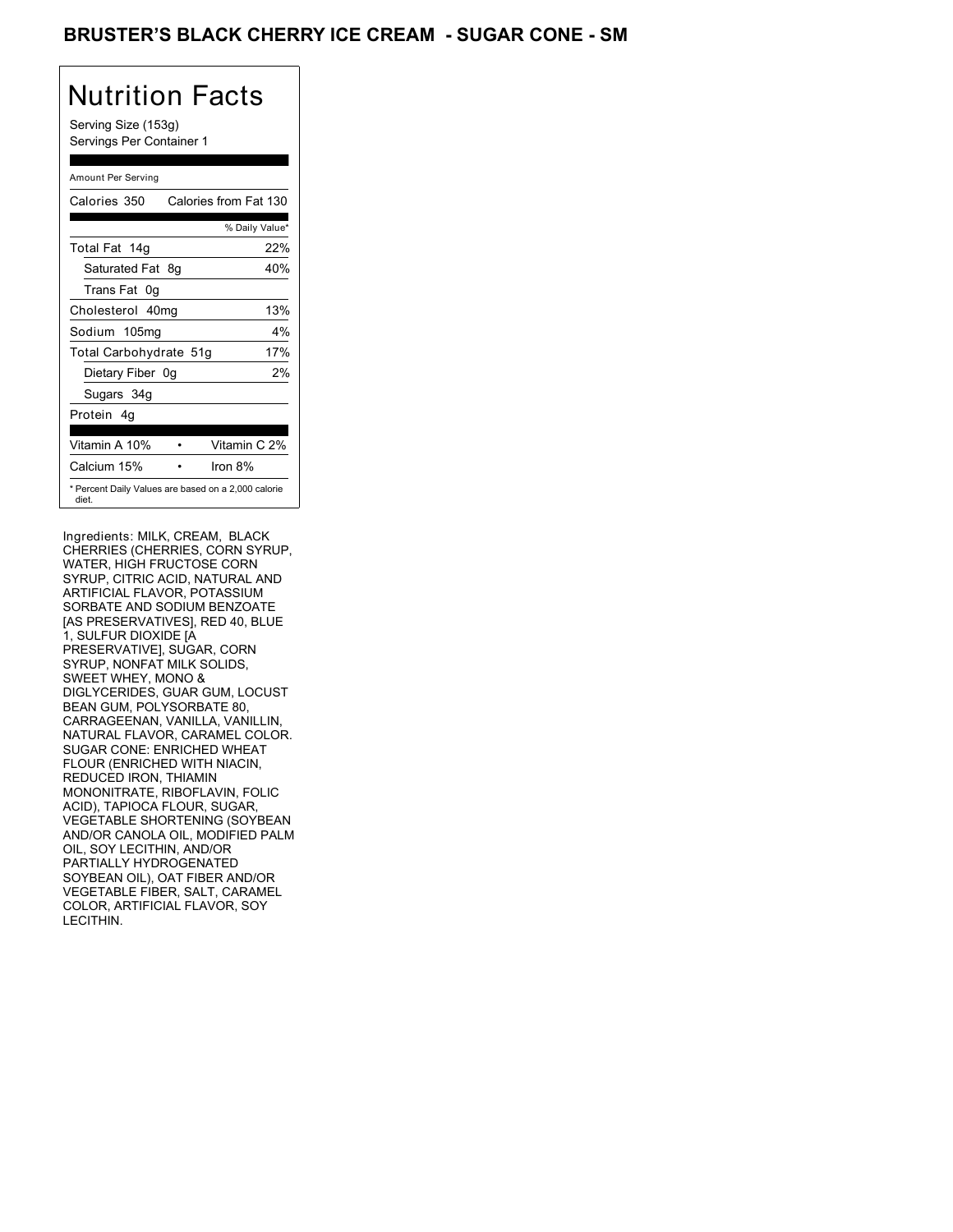## BRUSTER'S BLACK CHERRY ICE CREAM - SUGAR CONE - REG

# Nutrition Facts

Serving Size (223g) Servings Per Container 1

### Amount Per Serving

| Calories 500           | Calories from Fat 190                               |
|------------------------|-----------------------------------------------------|
|                        | % Daily Value*                                      |
| Total Fat 21q          | 32%                                                 |
| Saturated Fat 12g      | 60%                                                 |
| Trans Fat 0q           |                                                     |
| Cholesterol 60mg       | 20%                                                 |
| Sodium 150mg           | 6%                                                  |
| Total Carbohydrate 71g | 24%                                                 |
| Dietary Fiber <1g      | 3%                                                  |
| Sugars 50g             |                                                     |
| Protein 6q             |                                                     |
|                        |                                                     |
| Vitamin A 15%          | Vitamin C 4%                                        |
| Calcium 20%            | Iron $10%$                                          |
| diet.                  | * Percent Daily Values are based on a 2,000 calorie |

Ingredients: MILK, CREAM, BLACK CHERRIES (CHERRIES, CORN SYRUP, WATER, HIGH FRUCTOSE CORN SYRUP, CITRIC ACID, NATURAL AND ARTIFICIAL FLAVOR, POTASSIUM SORBATE AND SODIUM BENZOATE [AS PRESERVATIVES], RED 40, BLUE 1, SULFUR DIOXIDE [A PRESERVATIVE], SUGAR, CORN SYRUP, NONFAT MILK SOLIDS, SWEET WHEY, MONO & DIGLYCERIDES, GUAR GUM, LOCUST BEAN GUM, POLYSORBATE 80, CARRAGEENAN, VANILLA, VANILLIN, NATURAL FLAVOR, CARAMEL COLOR. SUGAR CONE: ENRICHED WHEAT FLOUR (ENRICHED WITH NIACIN, REDUCED IRON, THIAMIN MONONITRATE, RIBOFLAVIN, FOLIC ACID), TAPIOCA FLOUR, SUGAR, VEGETABLE SHORTENING (SOYBEAN AND/OR CANOLA OIL, MODIFIED PALM OIL, SOY LECITHIN, AND/OR PARTIALLY HYDROGENATED SOYBEAN OIL), OAT FIBER AND/OR VEGETABLE FIBER, SALT, CARAMEL COLOR, ARTIFICIAL FLAVOR, SOY LECITHIN.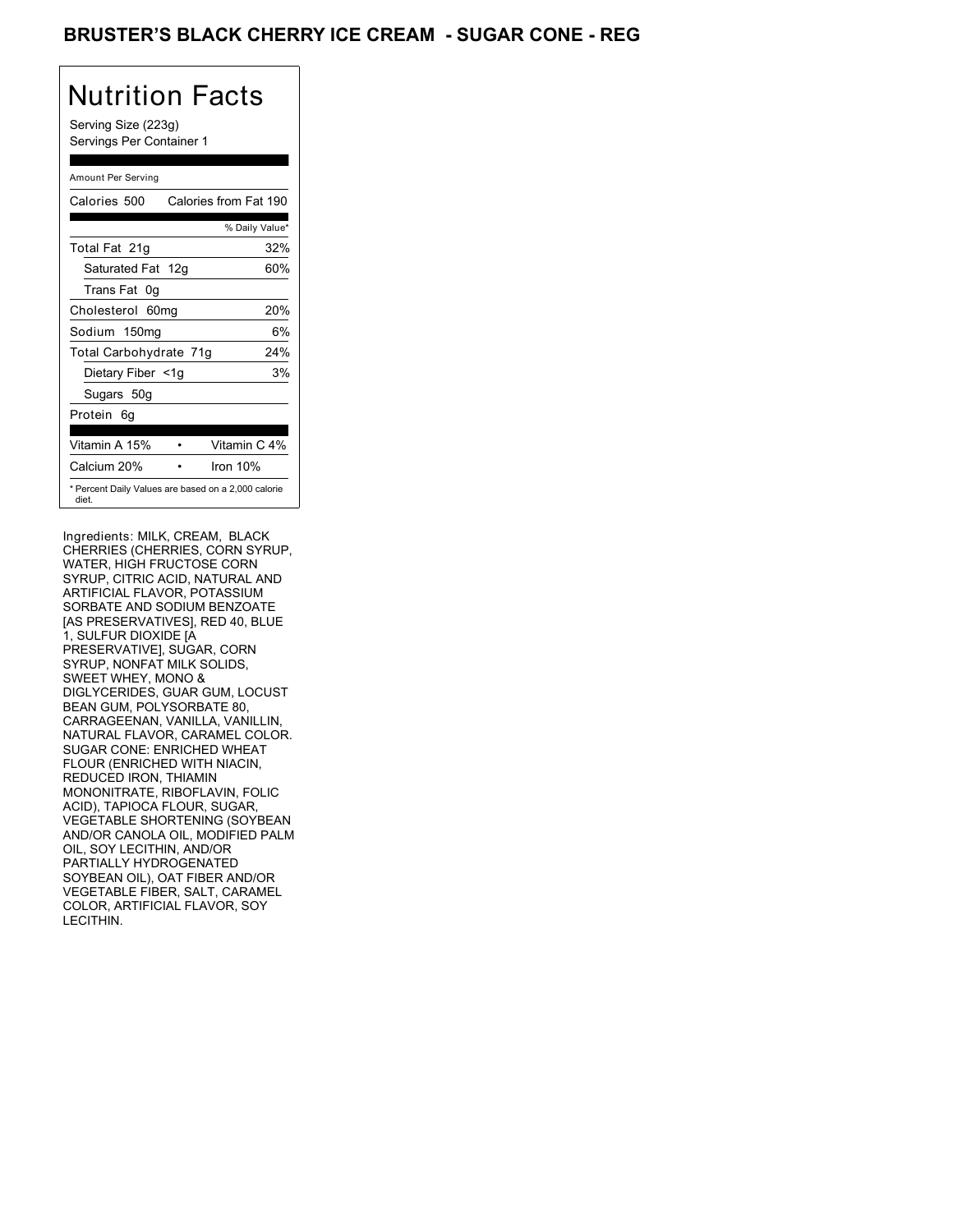## BRUSTER'S BLACK CHERRY ICE CREAM - SUGAR CONE - LG

# Nutrition Facts

Serving Size (293g) Servings Per Container 1

### Amount Per Serving

| Calories 640                                                 | Calories from Fat 250 |
|--------------------------------------------------------------|-----------------------|
|                                                              | % Daily Value*        |
| Total Fat 28g                                                | 43%                   |
| Saturated Fat 16g                                            | 80%                   |
| Trans Fat 0q                                                 |                       |
| Cholesterol 80mg                                             | 27%                   |
| Sodium 190mg                                                 | 8%                    |
| Total Carbohydrate 91g                                       | 30%                   |
| Dietary Fiber <1g                                            | 4%                    |
| Sugars 66g                                                   |                       |
| Protein 8q                                                   |                       |
| Vitamin A 20%                                                | Vitamin C 4%          |
| Calcium 30%                                                  | Iron $15%$            |
| * Percent Daily Values are based on a 2,000 calorie<br>diet. |                       |

Ingredients: MILK, CREAM, BLACK CHERRIES (CHERRIES, CORN SYRUP, WATER, HIGH FRUCTOSE CORN SYRUP, CITRIC ACID, NATURAL AND ARTIFICIAL FLAVOR, POTASSIUM SORBATE AND SODIUM BENZOATE [AS PRESERVATIVES], RED 40, BLUE 1, SULFUR DIOXIDE [A PRESERVATIVE], SUGAR, CORN SYRUP, NONFAT MILK SOLIDS, SWEET WHEY, MONO & DIGLYCERIDES, GUAR GUM, LOCUST BEAN GUM, POLYSORBATE 80, CARRAGEENAN, VANILLA, VANILLIN, NATURAL FLAVOR, CARAMEL COLOR. SUGAR CONE: ENRICHED WHEAT FLOUR (ENRICHED WITH NIACIN, REDUCED IRON, THIAMIN MONONITRATE, RIBOFLAVIN, FOLIC ACID), TAPIOCA FLOUR, SUGAR, VEGETABLE SHORTENING (SOYBEAN AND/OR CANOLA OIL, MODIFIED PALM OIL, SOY LECITHIN, AND/OR PARTIALLY HYDROGENATED SOYBEAN OIL), OAT FIBER AND/OR VEGETABLE FIBER, SALT, CARAMEL COLOR, ARTIFICIAL FLAVOR, SOY LECITHIN.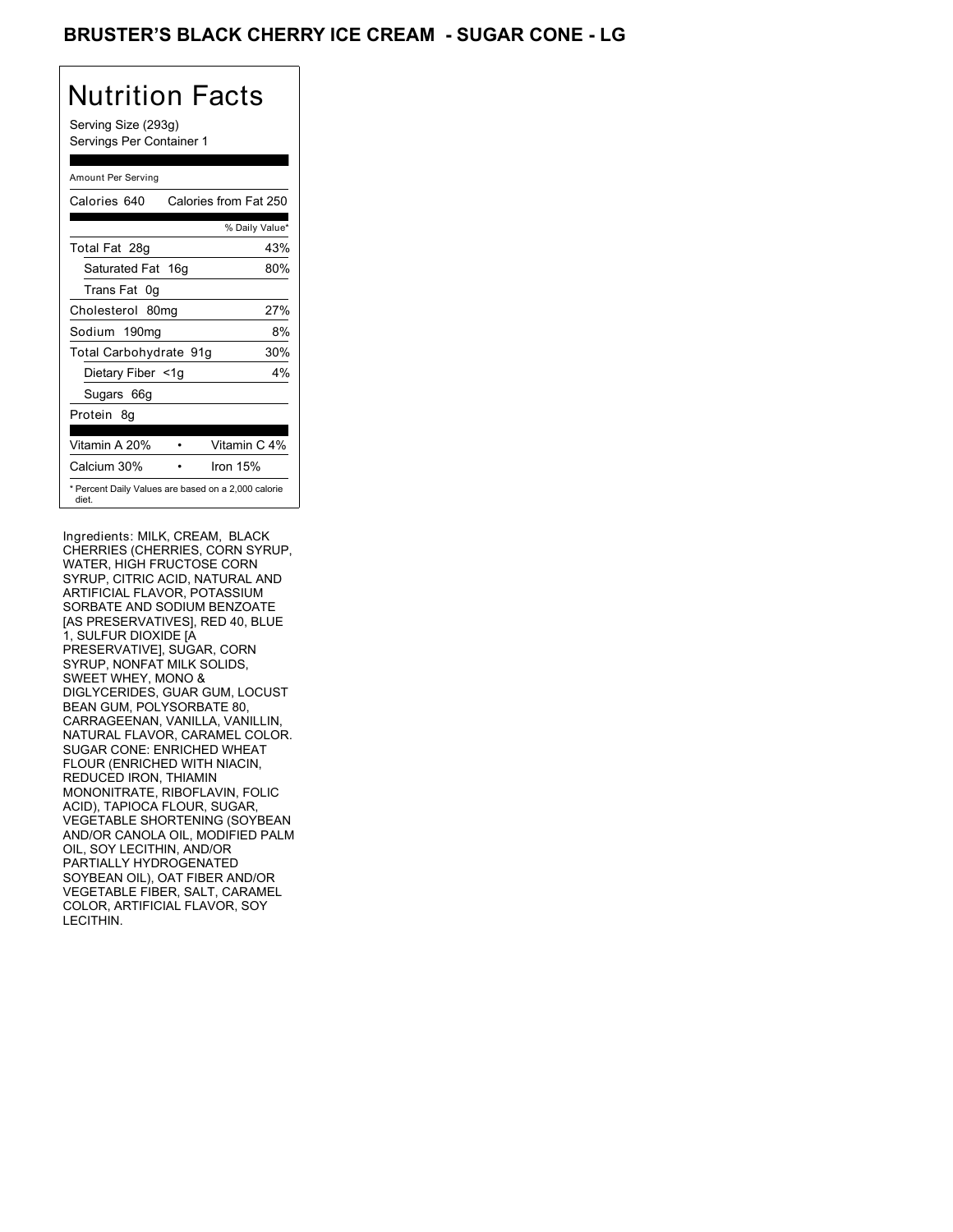## BRUSTER'S BLACK CHERRY ICE CREAM - CAKE CONE - SM

## Nutrition Facts

Serving Size (146g) Servings Per Container 1

### Amount Per Serving

| Calories 320           |    | Calories from Fat 130                               |
|------------------------|----|-----------------------------------------------------|
|                        |    | % Daily Value*                                      |
| Total Fat 14g          |    | 21%                                                 |
| Saturated Fat          | 8g | 40%                                                 |
| Trans Fat 0q           |    |                                                     |
| Cholesterol 40mg       |    | 13%                                                 |
| Sodium 95mg            |    | $4\%$                                               |
| Total Carbohydrate 44g |    | 15%                                                 |
| Dietary Fiber 0g       |    | 2%                                                  |
| Sugars 31g             |    |                                                     |
| Protein 4q             |    |                                                     |
| Vitamin A 10%          |    | Vitamin C 2%                                        |
| Calcium 15%            |    | Iron $8\%$                                          |
| diet.                  |    | * Percent Daily Values are based on a 2,000 calorie |

Ingredients: MILK, CREAM, BLACK CHERRIES (CHERRIES, CORN SYRUP, WATER, HIGH FRUCTOSE CORN SYRUP, CITRIC ACID, NATURAL AND ARTIFICIAL FLAVOR, POTASSIUM SORBATE AND SODIUM BENZOATE [AS PRESERVATIVES], RED 40, BLUE 1, SULFUR DIOXIDE [A PRESERVATIVE], SUGAR, CORN SYRUP, NONFAT MILK SOLIDS, SWEET WHEY, MONO & DIGLYCERIDES, GUAR GUM, LOCUST BEAN GUM, POLYSORBATE 80, CARRAGEENAN, VANILLA, VANILLIN, NATURAL FLAVOR, CARAMEL COLOR. CAKE CONE: ENRICHED WHEAT FLOUR (ENRICHED WITH NIACIN, REDUCED IRON, THIAMIN MONONITRATE, RIBOFLAVIN, FOLIC ACID), TAPIOCA FLOUR, SUGAR, VEGETABLE OIL SHORTENING (SOYBEAN AND/OR CANOLA OIL, MODIFIED PALM OIL, SOY LECITHIN, AND/OR PARTIALLY HYDROGENATED SOYBEAN OIL), LEAVENING (SODIUM BICARBONATE, AMMONIUM BICARBONATE), SALT, NATURAL FLAVOR, ANNATTO (VEGETABLE COLOR).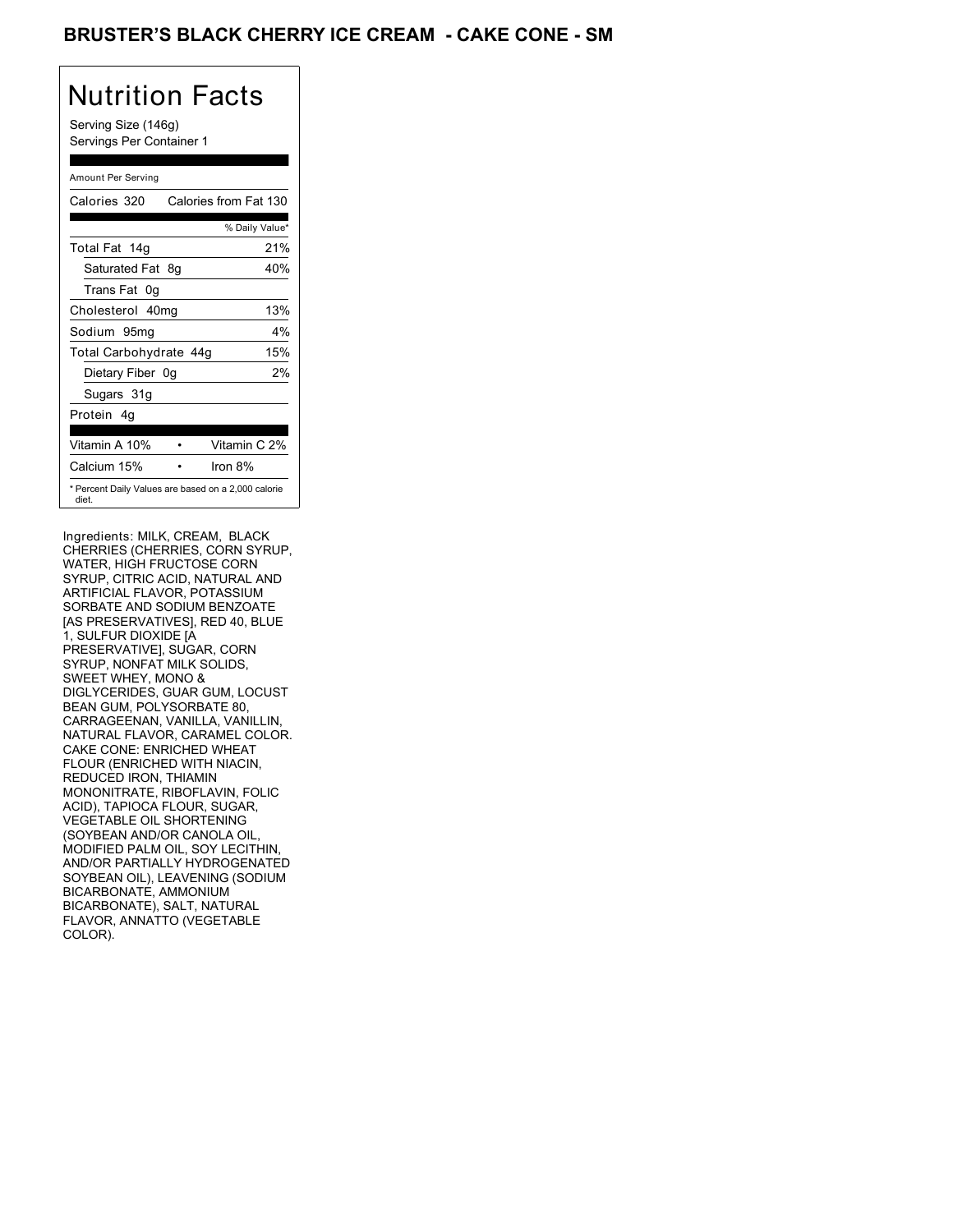## BRUSTER'S BLACK CHERRY ICE CREAM **- CAKE CONE - REG**

## Nutrition Facts

Serving Size (216g) Servings Per Container 1

### Amount Per Serving

| Calories 470                                                 | Calories from Fat 190 |
|--------------------------------------------------------------|-----------------------|
|                                                              | % Daily Value*        |
| Total Fat 21g                                                | 32%                   |
| Saturated Fat 12g                                            | 60%                   |
| Trans Fat 0q                                                 |                       |
| Cholesterol 60mg                                             | 20%                   |
| Sodium 135mg                                                 | 6%                    |
| Total Carbohydrate 64g                                       | 21%                   |
| Dietary Fiber <1g                                            | 3%                    |
| Sugars 47g                                                   |                       |
| Protein 6q                                                   |                       |
| Vitamin A 15%                                                | Vitamin C 4%          |
| Calcium 20%                                                  | Iron $10%$            |
| * Percent Daily Values are based on a 2,000 calorie<br>diet. |                       |

Ingredients: MILK, CREAM, BLACK CHERRIES (CHERRIES, CORN SYRUP, WATER, HIGH FRUCTOSE CORN SYRUP, CITRIC ACID, NATURAL AND ARTIFICIAL FLAVOR, POTASSIUM SORBATE AND SODIUM BENZOATE [AS PRESERVATIVES], RED 40, BLUE 1, SULFUR DIOXIDE [A PRESERVATIVE], SUGAR, CORN SYRUP, NONFAT MILK SOLIDS, SWEET WHEY, MONO & DIGLYCERIDES, GUAR GUM, LOCUST BEAN GUM, POLYSORBATE 80, CARRAGEENAN, VANILLA, VANILLIN, NATURAL FLAVOR, CARAMEL COLOR. CAKE CONE: ENRICHED WHEAT FLOUR (ENRICHED WITH NIACIN, REDUCED IRON, THIAMIN MONONITRATE, RIBOFLAVIN, FOLIC ACID), TAPIOCA FLOUR, SUGAR, VEGETABLE OIL SHORTENING (SOYBEAN AND/OR CANOLA OIL, MODIFIED PALM OIL, SOY LECITHIN, AND/OR PARTIALLY HYDROGENATED SOYBEAN OIL), LEAVENING (SODIUM BICARBONATE, AMMONIUM BICARBONATE), SALT, NATURAL FLAVOR, ANNATTO (VEGETABLE COLOR).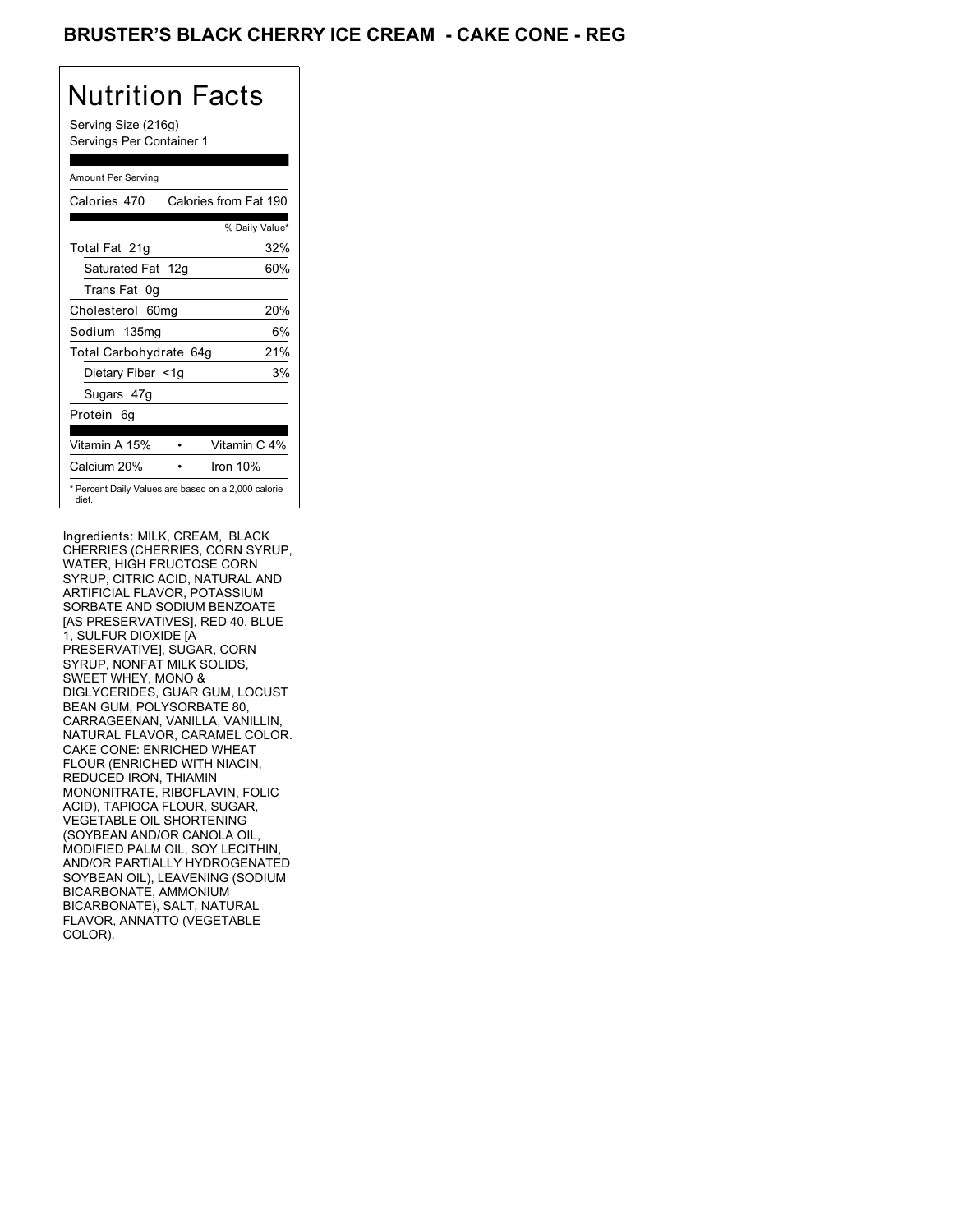## BRUSTER'S BLACK CHERRY ICE CREAM **- CAKE CONE - LG**

# Nutrition Facts

Serving Size (286g) Servings Per Container 1

### Amount Per Serving

| Calories 610                                                 | Calories from Fat 250 |
|--------------------------------------------------------------|-----------------------|
|                                                              | % Daily Value*        |
| Total Fat 28g                                                | 43%                   |
| Saturated Fat 16g                                            | 80%                   |
| Trans Fat 0q                                                 |                       |
| Cholesterol 80mg                                             | 27%                   |
| Sodium 180mg                                                 | 7%                    |
| Total Carbohydrate 84g                                       | 28%                   |
| Dietary Fiber <1g                                            | $4\%$                 |
| Sugars 63g                                                   |                       |
| Protein 8q                                                   |                       |
| Vitamin A 20%                                                | Vitamin C 4%          |
| Calcium 25%                                                  | Iron $15%$            |
| * Percent Daily Values are based on a 2,000 calorie<br>diet. |                       |

Ingredients: MILK, CREAM, BLACK CHERRIES (CHERRIES, CORN SYRUP, WATER, HIGH FRUCTOSE CORN SYRUP, CITRIC ACID, NATURAL AND ARTIFICIAL FLAVOR, POTASSIUM SORBATE AND SODIUM BENZOATE [AS PRESERVATIVES], RED 40, BLUE 1, SULFUR DIOXIDE [A PRESERVATIVE], SUGAR, CORN SYRUP, NONFAT MILK SOLIDS, SWEET WHEY, MONO & DIGLYCERIDES, GUAR GUM, LOCUST BEAN GUM, POLYSORBATE 80, CARRAGEENAN, VANILLA, VANILLIN, NATURAL FLAVOR, CARAMEL COLOR. CAKE CONE: ENRICHED WHEAT FLOUR (ENRICHED WITH NIACIN, REDUCED IRON, THIAMIN MONONITRATE, RIBOFLAVIN, FOLIC ACID), TAPIOCA FLOUR, SUGAR, VEGETABLE OIL SHORTENING (SOYBEAN AND/OR CANOLA OIL, MODIFIED PALM OIL, SOY LECITHIN, AND/OR PARTIALLY HYDROGENATED SOYBEAN OIL), LEAVENING (SODIUM BICARBONATE, AMMONIUM BICARBONATE), SALT, NATURAL FLAVOR, ANNATTO (VEGETABLE COLOR).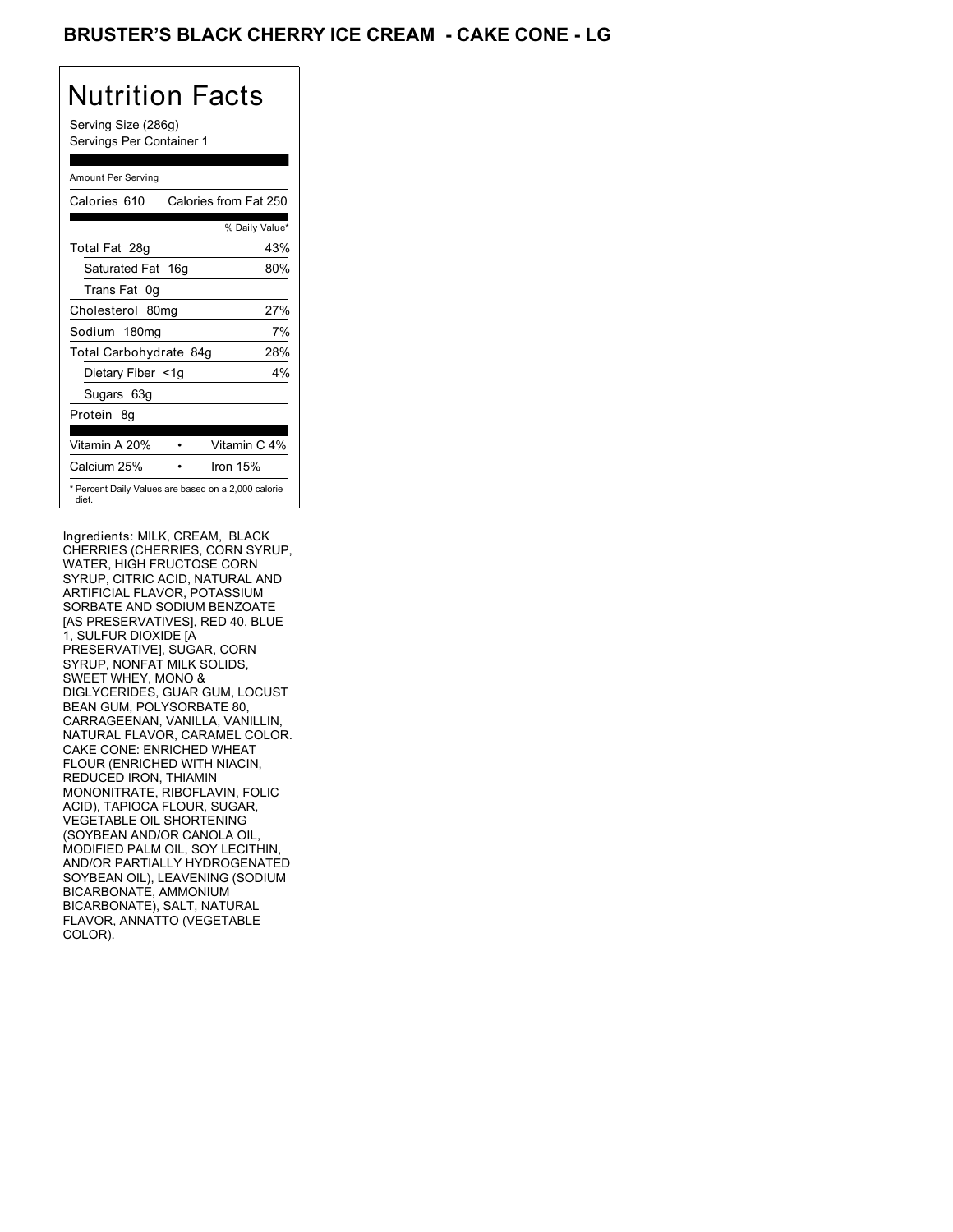## BRUSTER'S BLACK CHERRY ICE CREAM - WAFFLE CONE - SM

# Nutrition Facts

Serving Size (170g) Servings Per Container 1

### Amount Per Serving

| Calories 420           | Calories from Fat 150                               |
|------------------------|-----------------------------------------------------|
|                        | % Daily Value*                                      |
| Total Fat 17g          | 26%                                                 |
| Saturated Fat 9g       | 44%                                                 |
| Trans Fat 0q           |                                                     |
| Cholesterol 50mg       | 16%                                                 |
| Sodium 85mg            | 4%                                                  |
| Total Carbohydrate 62g | 21%                                                 |
| Dietary Fiber 0g       | 2%                                                  |
| Sugars 42g             |                                                     |
| Protein 5q             |                                                     |
| Vitamin A 10%          | Vitamin C 2%                                        |
| Calcium 15%            | Iron $10%$                                          |
| diet.                  | * Percent Daily Values are based on a 2,000 calorie |

Ingredients: MILK, CREAM, BLACK CHERRIES (CHERRIES, CORN SYRUP, WATER, HIGH FRUCTOSE CORN SYRUP, CITRIC ACID, NATURAL AND ARTIFICIAL FLAVOR, POTASSIUM SORBATE AND SODIUM BENZOATE [AS PRESERVATIVES], RED 40, BLUE 1, SULFUR DIOXIDE [A PRESERVATIVE], SUGAR, CORN SYRUP, NONFAT MILK SOLIDS, SWEET WHEY, MONO & DIGLYCERIDES, GUAR GUM, LOCUST BEAN GUM, POLYSORBATE 80, CARRAGEENAN, VANILLA, VANILLIN, NATURAL FLAVOR, CARAMEL COLOR. WAFFLE CONE: ENRICHED BLEACHED WHEAT FLOUR (ENRICHED WITH NIACIN, REDUCED IRON, THIAMIN MONONITRATE, RIBOFLAVIN, FOLIC ACID), SUGAR, VEGETABLE SHORTENING (PARTIALLY HYDROGENATED SOYBEAN AND COTTONSEED OILS), WHOLE EGG, ARTIFICIAL FLAVOR (INCLUDING MALTODEXTRIN, MODIFIED CORNSTARCH, BUTTER, BUTTERMILK), DEXTROSE, SOY LECITHIN, ARTIFICIAL VANILLA FLAVOR.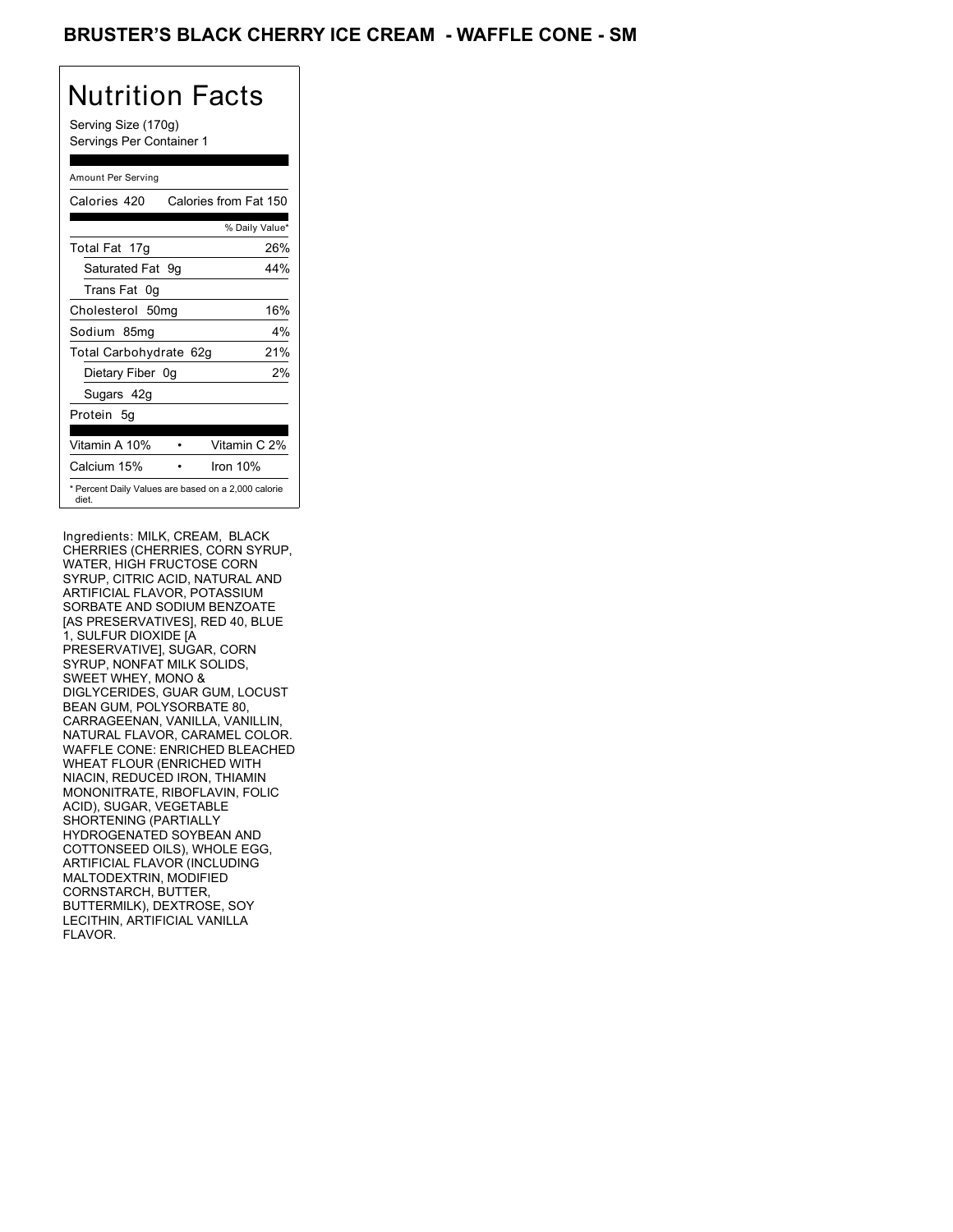## BRUSTER'S BLACK CHERRY ICE CREAM - WAFFLE CONE - REG

# Nutrition Facts

Serving Size (240g) Servings Per Container 1

### Amount Per Serving

| Calories 570                                                 | Calories from Fat 210 |
|--------------------------------------------------------------|-----------------------|
|                                                              | % Daily Value*        |
| Total Fat 24g                                                | 37%                   |
| Saturated Fat 13g                                            | 64%                   |
| Trans Fat 0q                                                 |                       |
| Cholesterol 70mg                                             | 23%                   |
| Sodium 125mg                                                 | 5%                    |
| Total Carbohydrate 82g                                       | 27%                   |
| Dietary Fiber <1g                                            | 3%                    |
| Sugars 57g                                                   |                       |
| Protein 7q                                                   |                       |
| Vitamin A 15%                                                | Vitamin C 4%          |
| Calcium 20%                                                  | Iron $15%$            |
| * Percent Daily Values are based on a 2,000 calorie<br>diet. |                       |

Ingredients: MILK, CREAM, BLACK CHERRIES (CHERRIES, CORN SYRUP, WATER, HIGH FRUCTOSE CORN SYRUP, CITRIC ACID, NATURAL AND ARTIFICIAL FLAVOR, POTASSIUM SORBATE AND SODIUM BENZOATE [AS PRESERVATIVES], RED 40, BLUE 1, SULFUR DIOXIDE [A PRESERVATIVE], SUGAR, CORN SYRUP, NONFAT MILK SOLIDS, SWEET WHEY, MONO & DIGLYCERIDES, GUAR GUM, LOCUST BEAN GUM, POLYSORBATE 80, CARRAGEENAN, VANILLA, VANILLIN, NATURAL FLAVOR, CARAMEL COLOR. WAFFLE CONE: ENRICHED BLEACHED WHEAT FLOUR (ENRICHED WITH NIACIN, REDUCED IRON, THIAMIN MONONITRATE, RIBOFLAVIN, FOLIC ACID), SUGAR, VEGETABLE SHORTENING (PARTIALLY HYDROGENATED SOYBEAN AND COTTONSEED OILS), WHOLE EGG, ARTIFICIAL FLAVOR (INCLUDING MALTODEXTRIN, MODIFIED CORNSTARCH, BUTTER, BUTTERMILK), DEXTROSE, SOY LECITHIN, ARTIFICIAL VANILLA FLAVOR.